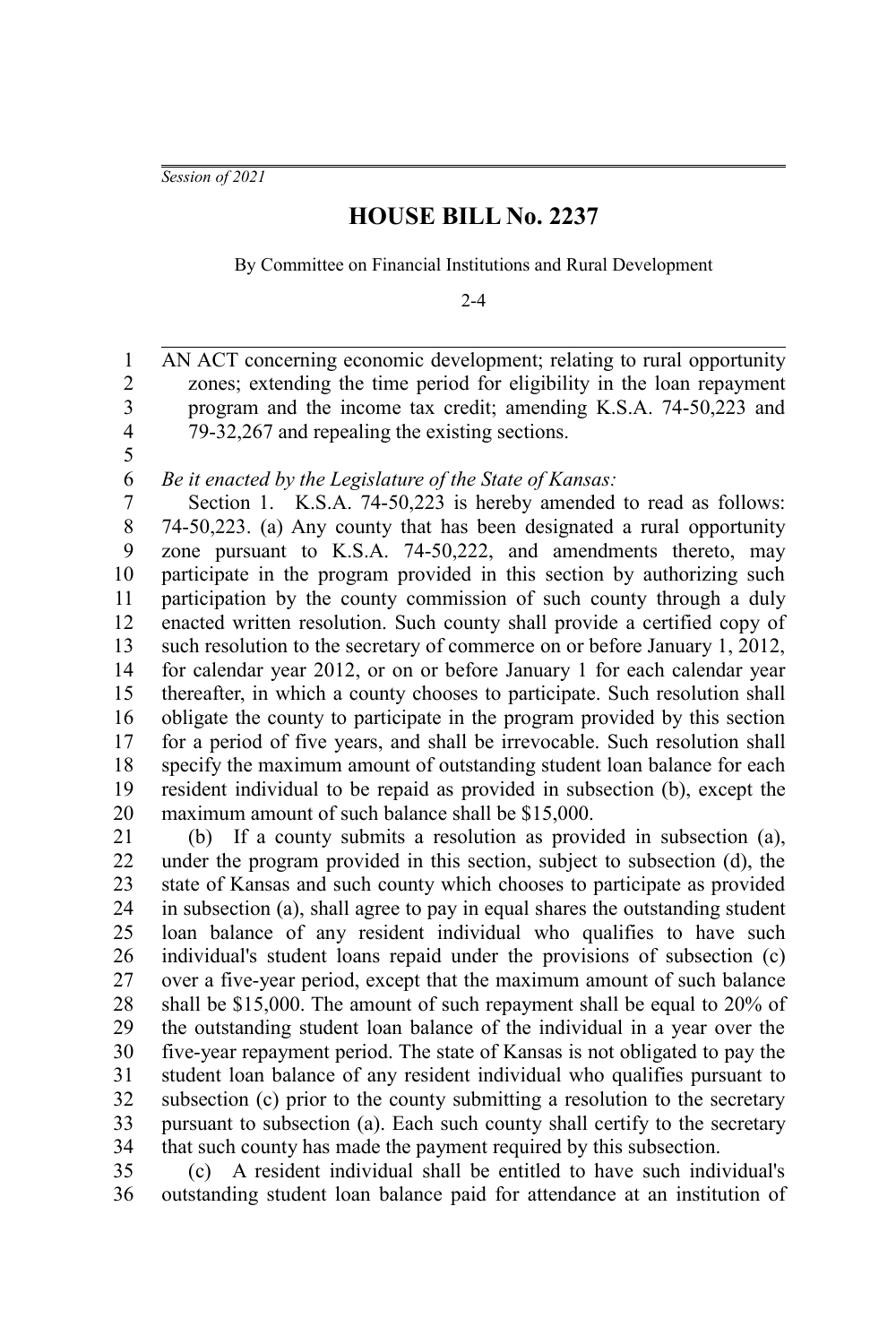higher education where such resident individual earned an associate, bachelor or post-graduate degree under the provisions of this section when such resident individual establishes domicile in a county designated as a rural opportunity zone which participates in the program as provided in subsection (a), on and after the date in which such county commenced such participation, and prior to July 1, 2021 *2023*. Such resident individual may enroll in this program in a form and manner prescribed by the secretary. Subject to subsection (d), once enrolled such resident individual shall be entitled to full participation in the program for five years, except that if the resident individual relocates outside the rural opportunity zone for which the resident individual first qualified, such resident individual forfeits such individual's eligibility to participate, and obligations under this section of the state and the county terminate. No resident individual shall enroll and be eligible to participate in this program after June 30, 2021 *2023*. 1 2 3 4 5 6 7 8 9 10 11 12 13 14 15

(d) The provisions of this act shall be subject to appropriation acts. Nothing in this act guarantees a resident individual a right to the benefits provided in this section. The county may continue to participate even if the state does not participate. 16 17 18 19

(e) The secretary shall adopt rules and regulations necessary to administer the provisions of this section. 20 21

(f) On January 1, 2012, and annually thereafter until January  $1, -2022$ *2024*, the secretary of commerce shall report to the senate committee on assessment and taxation and the house of representatives committee on taxation as to how many residents applied for the rural opportunity zone tax credit. 22 23 24 25 26

Sec. 2. K.S.A. 79-32,267 is hereby amended to read as follows: 79- 32,267. (a) For taxable years commencing after December 31, 2011, and before January 1, 2022 *2024*, there shall be allowed as a credit against the tax liability of a resident individual taxpayer an amount equal to the resident individual's income tax liability under the provisions of the Kansas income tax act, when the resident individual: 27 28 29 30 31 32

(1) Establishes domicile in a rural opportunity zone on or after July 1, 2011, and prior to January 1, 2021 *2023,* and was domiciled outside this state for five or more years immediately prior to establishing their domicile in a rural opportunity zone in this state; 33 34 35 36

(2) had Kansas source income less than \$10,000 in any one year for five or more years immediately prior to establishing their domicile in a rural opportunity zone in this state; and 37 38 39

(3) was domiciled in a rural opportunity zone during the entire taxable year for which such credit is claimed. 40 41

(b) A resident individual may claim the credit authorized by this section for not more than five consecutive years following establishment 42 43